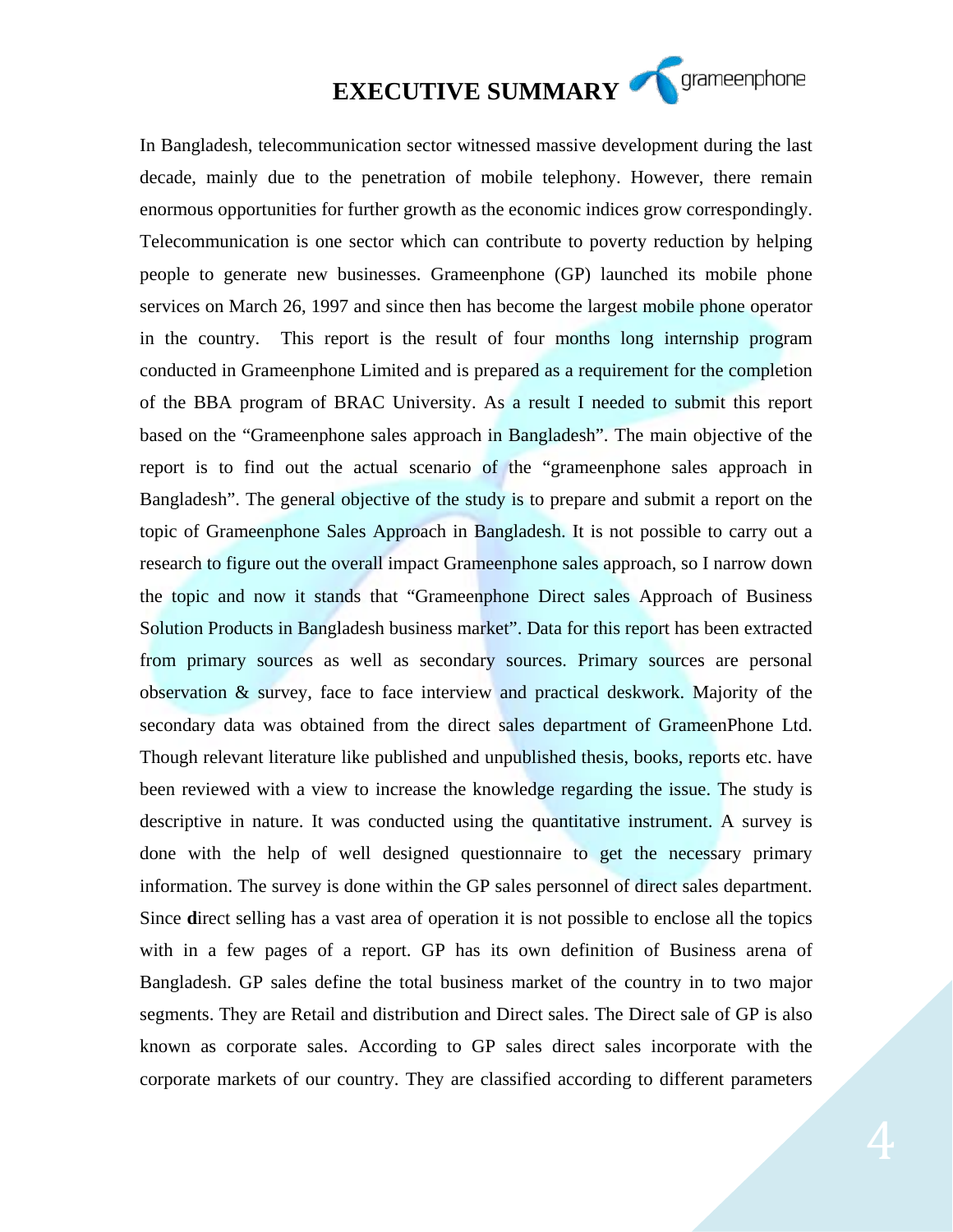like revenue, turnover, reputation, and brand name & various other factors, discussion of which are beyond the scope of the report. The rest of the business organizations are considered as SME and Individual according to GP sales. According to GP the corporate market is also classified as two different types, they are strategic and general. GP has its office of Business Solutions at Dhaka, Chittagong, Khulna, Barishal, Mymensingh, Bogra, Comilla, Sylhet & Rajshahi regions. These regions also divide into different Zones based on the geographic area. The each region has different office for their smooth operations. Theses offices are run by about 112 Account Managers who are guided by their respective Zone Mangers. Grameenphone has launched Business Solution in the year of 2006. Business Solutions is a complete, quality business communications service from Grameenphone – designed especially for the business community in Bangladesh. Business solution Products are like, Internet SIM, Internet Packages, Data Card, Vehicle Tracking, M-Reporting, Team Tracker, Business SMS, Fax and Data Service. Direct Selling Cycle is of GP shows its business to business (B2B) sell. From the bellow cycle I find seven steps for a mature and quality sale. In the first step the sellers establish contact with the potential customer and try to take an appointment from the prospective customer. Then in the second step the seller organizes himself or herself for the next step based on the need of the customer. In the third step the seller meet with the customer at the convenient time of the customer and negotiate about the product and its price and other related services. Fourth step includes internal approval and supervisor's involvement to make proposal for any particular customer. In the fifth step the seller submit the proposal to customer along with an agreement paper depending on the need of the customer. In step six, the seller delivers products and activates the products. In the final step the seller keep long term relation with the customer and provide further required service for up dales and more revenue generation. The direct selling process in GP directly related with the clients and the key account managers without using any third party. So the key account managers (sellers) of Business Solutions have the real experience of direct selling of GP. In order to analyze the impact of Grameenphone sales approach of Business Solution products in Bangladesh business market a series of questions were asked to the people who provide the facility to the customers with the help of a questionnaire. Summarized results are presented from seller's point of view. The report shows results from the area of Satisfaction Survey on Corporate Tariff, Sales